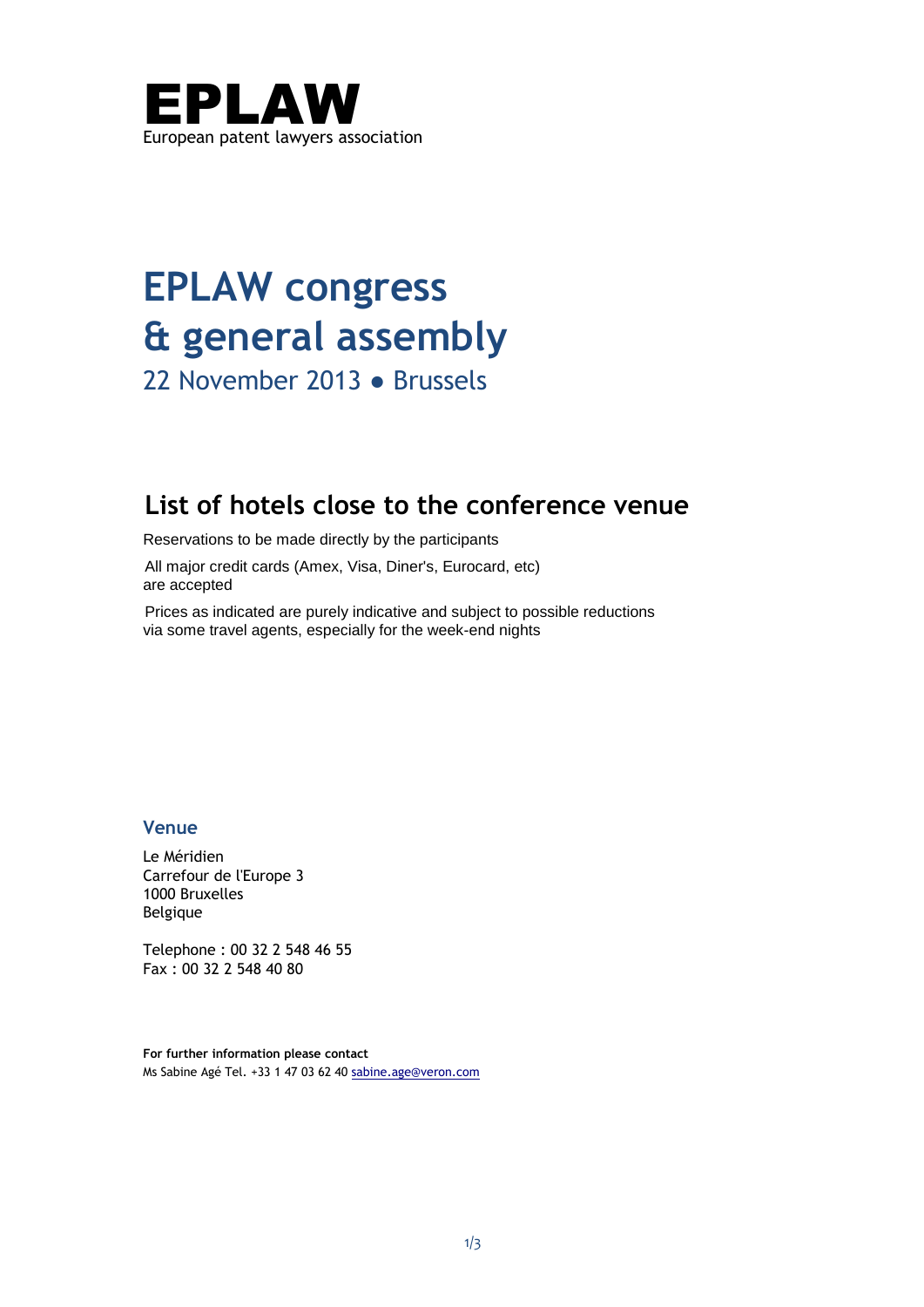#### **LE MERIDIEN BRUXELLES HOTEL (\*\*\*\*\*)**

(where the meeting takes place) Carrefour de l'Europe, 3 1000 Brussels Tel: +32 2 548 42 11 – Fax: +32 2 548 40 80 or 47 35 E-mail: [noemis.brumagne@lemeridien.com](mailto:noemis.brumagne@lemeridien.com) Web : [www.lemeridienbrussels.com](http://www.lemeridienbrussels.com/)  Prices/night: single: €239,00 - double: €258,00 (breakfast included)

#### **IBIS BRUSSELS off GRAND'PLACE (\*\*\*)**

(3 minutes walk) Rue du Marché aux Herbes, 100 1000 Brussels Tel: +32 2 514 40 40 – Fax: +32 2 514 50 67 E-mail: [h1046@accor.com](mailto:h1046@accor.com)  Web : [http://www.ibishotel.com/fr/hotel-1046-ibis-brussels-off-grand-](http://www.ibishotel.com/fr/hotel-1046-ibis-brussels-off-grand--place/index.shtml) [place/index.shtml](http://www.ibishotel.com/fr/hotel-1046-ibis-brussels-off-grand--place/index.shtml) Prices/night: single/double : €153,50 -> €168,00 (breakfast buffet : €14,00)

# **HOTEL ARGUS (\*\*\*)**

Rue Capitaine Crespel 6 1050 Brussels Tel: +32 2 514 07 70 – Fax: +32 2 514 12 22 E-mail: [booking@hotel-argus.be](mailto:booking@hotel-argus.be)  Web :<http://argus-hotel-brussels.com/index.asp?taal=uk> Prices/night: single: 135,00 € - double: 155,00 € (breakfast included, free WI-FI)

# **NOVOTEL (\*\*\*)**

(10 minutes walk) Rue du Marché aux herbes, 120 1000 Brussels Tel: + 32 2 514 33 33 – Fax: + 32 2 511 77 23 E-mail: [H1030@accor.com](mailto:H1030@accor.com)  Web : [http://www.novotel.com/gb/hotel-1030-novotel-brussels-off-grand](http://www.novotel.com/gb/hotel-1030-novotel-brussels-off-grand-place/index.shtml)[place/index.shtml](http://www.novotel.com/gb/hotel-1030-novotel-brussels-off-grand-place/index.shtml)  Prices/night: single/double: 199,00 € -> 219,00 € (breakfast : 23,00 €)

#### **ARIS HOTEL (\*\*\*)**

(5 minutes walk) Rue Marché aux Herbes 78-80 1000 Brussels Tel.: +32 2 514 43 00 - Fax.: +32 2 514 01 19 E-mail: [aris@3sh.be](mailto:aris@3sh.be) Web :<http://www.arishotel.be/index.html> Prices/night : single : €92,00 -> €115,00 - double : €104,00 -> €149,00 (Breakfast : €12,00)